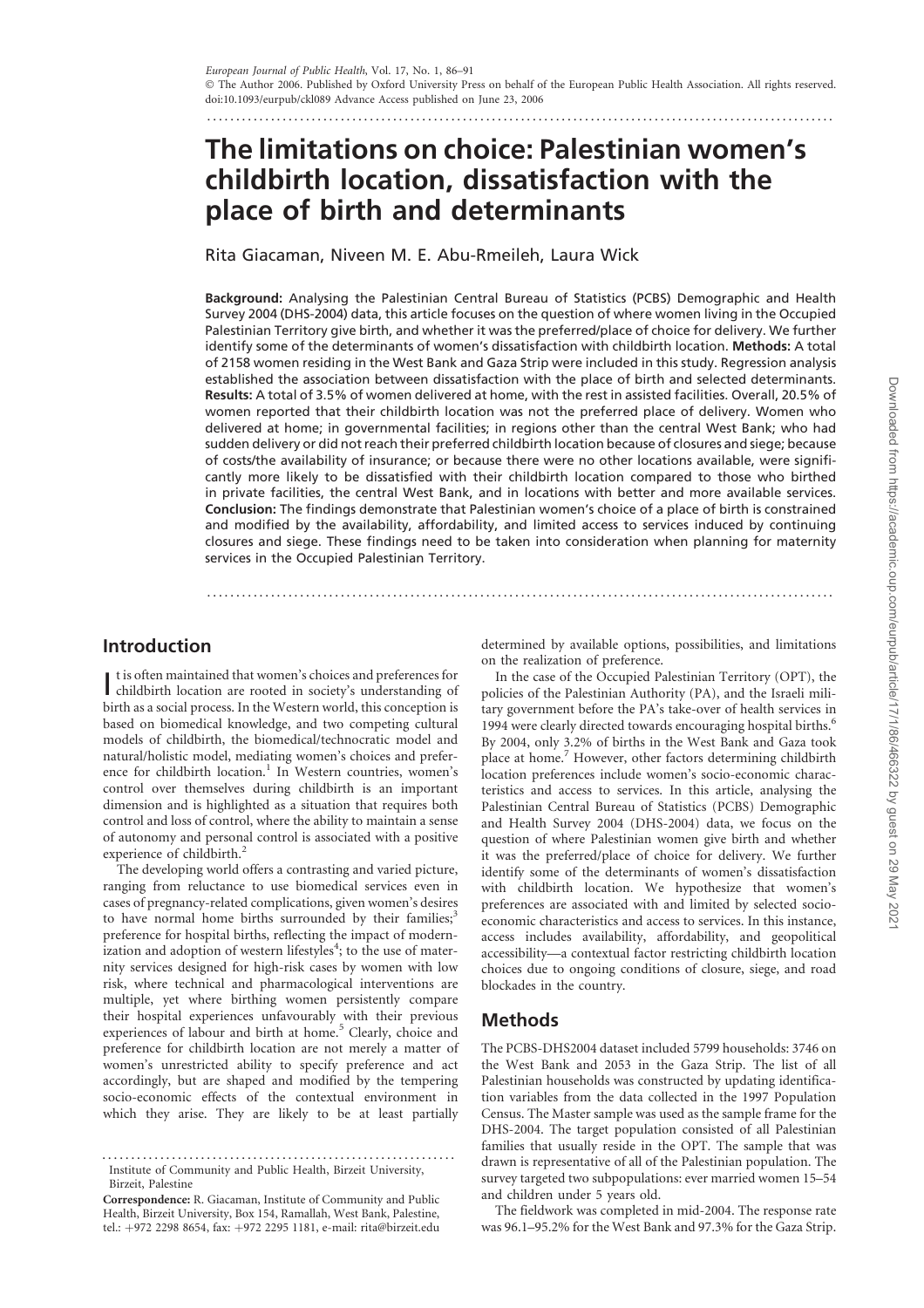Data on 2492 ever married women 15–49 years old reporting on the most recent childbirth during the past 3 years were selected from the dataset. Women from the Jerusalem District were excluded from the sample, because of the difficulty of identifying the place of delivery by service sector (Palestinian versus Israeli, as Palestinian women residing in Jerusalem have access to both, but not the rest of the women). The total number of women that was included in this analysis was 2158.

Descriptive analyses were performed to inspect the frequency distribution of childbirth location, and women's dissatisfaction with the place of delivery (expressed as 'not the preferred place of delivery'), in relation to selected characteristics. Those included age and education of mothers, refugee status, total number of children, the sex of the most recently born child, relation to husband, whether the husband had another wife or not, type of health insurance (proxy for family socio-economic status), residence (urban–rural refugee camp), and region (north West Bank–central West Bank–south West Bank– north Gaza and central and south Gaza). Multiple logistic regression analysis was then performed to establish the association between dissatisfaction with the place of birth and the variables that were identified as significant in the bivariate analysis.

## Results

A total of 2158 married women between 15 and 49 years old, and with the last child born during the 3 years preceding the survey were included in the analysis. Of those (table 1), 31.5% were less than 24 years old, 27.3% between 25–29, and 41.2% between 30–49 years old. Their educational levels were similar to the educational levels of Palestinian women of the same age group, with 35.8% having received secondary schooling or higher. A high of 53.1% reported living in urban areas, 28.3% in rural areas, and 18.6% in refugee camps. Those living on the West Bank composed 54.3% of the sample, with the rest residing in the Gaza Strip.

Table 1 also reveals that a high of 56.4% of women reported having had their last child in a Palestinian governmental hospital or health centre, 28.3% in a private hospital or clinic, 7.9% in the United Nations Relief and Works Agency for Palestinian refugees (UNRWA) maternity units, 3.9% in non-governmental organization (NGO) facilities, and 3.5% had their last child at home. Furthermore, 38.2% of women were enrolled in the low cost Palestinian governmental health insurance scheme offering free of charge delivery services; 30.7% in more than one insurance scheme (governmental, private and, UNRWA); 10.8% in the UNRWA health insurance scheme only, and 20.3% had no insurance scheme at all. Of the total, 6.3% of women reported that their husbands had another wife (polygamous).

Responding to the question of whether the place of delivery of the last child was the preferred location, 20.5% of women stated that it was not. When asked where they preferred to give birth, a high of 46% of those dissatisfied with their childbirth location reported preference for private hospitals or centres, 18.2% for private doctor's clinics, 14.2% for governmental hospitals or centres, 12.5% for UNRWA maternity units, 5.7% for NGO facilities, and only 3.4% for childbirth at home. Northern and southern West Bank women had the highest levels of dissatisfaction with their childbirth location at 23.4 and 22.2%, respectively, followed by central and southern Gaza women at 19.9%. The lowest levels of dissatisfaction were reported for women from the central West Bank, at 17.8%. Almost half (45.5%) of those who had their last child at home, 26.7% of those who had their last child in Palestinian governmental hospitals, 9.8% in NGO facilities, 9.7% in private facilities, and 9.4% in UNRWA facilities, reported dissatisfaction with their childbirth location.

When asked to report on the reasons why women gave birth where they did (as opposed to the preferred childbirth location),

|  |  | Table 1 Baseline characteristics of study population |  |  |
|--|--|------------------------------------------------------|--|--|
|--|--|------------------------------------------------------|--|--|

|                           | N (2158) | $\%$      |
|---------------------------|----------|-----------|
| Age                       |          |           |
| $15 - 24$                 | 681      | 31.5      |
| .<br>25–29                | .<br>588 | .<br>27.3 |
| $30 - 49$                 | 888      | 41.2      |
| Education                 |          |           |
| Less than secondary       | 1386     | 64.2      |
| Secondary or higher       | 772      | 35.8      |
| Locality                  |          |           |
| Urban                     | 1147     | 53.1      |
| Rural                     | 610      | 28.3<br>. |
| Camp                      | 401      | 18.6      |
| Region                    |          |           |
| North West Bank           | 561<br>. | 26.0<br>. |
| Central West Bank         | 170      | 7.9       |
| South West Bank           | 441      | 20.4      |
| North Gaza                | 539      | .<br>25.0 |
| Central and south Gaza    | 447      | 20.7      |
| Type of insurance         |          |           |
| No insurance<br>.         | 439      | 20.3      |
| Government insurance      | .<br>824 | .<br>38.2 |
| UNRWA insurance           | 232      | 10.8      |
| More than one insurance   | 663      | 30.7      |
| Place of delivery         |          |           |
| Government                | 1218     | 56.4<br>. |
| Private hospitals         | 610      | 28.3      |
| UNRWA                     | 171      | 7.9<br>.  |
| <b>NGOs</b><br>.          | 84       | 3.9<br>.  |
| At home                   | 75       | 3.5       |
| Husband with another wife |          |           |
| No                        | 2009     | 93.7      |
| Yes                       | 135      | 6.3       |

37.5% stated that the availability of health insurance and low cost of the services were main reasons; 19.3% reported that they could not reach the preferred place of birth because of sudden delivery; 13.7% stated that access was impeded by Israeli army measures (closures, siege, and checkpoints that block movement of people and goods); 14.1% reported that there was no other place available for them to give birth; and 11.7% other reasons.

Logistic regression analyses investigating the association between reports of dissatisfaction compared to satisfaction with the place of birth and selected determinants revealed that the place of delivery of the last child; women's explanations of the reasons leading them to deliver in locations other than their preferred locations; the region in which the woman lives, and whether the woman's husband is polygamous or not, were significantly associated with dissatisfaction with the place of birth. Other variables investigated, such as women's age, education, the number of children women had, urban–rural camp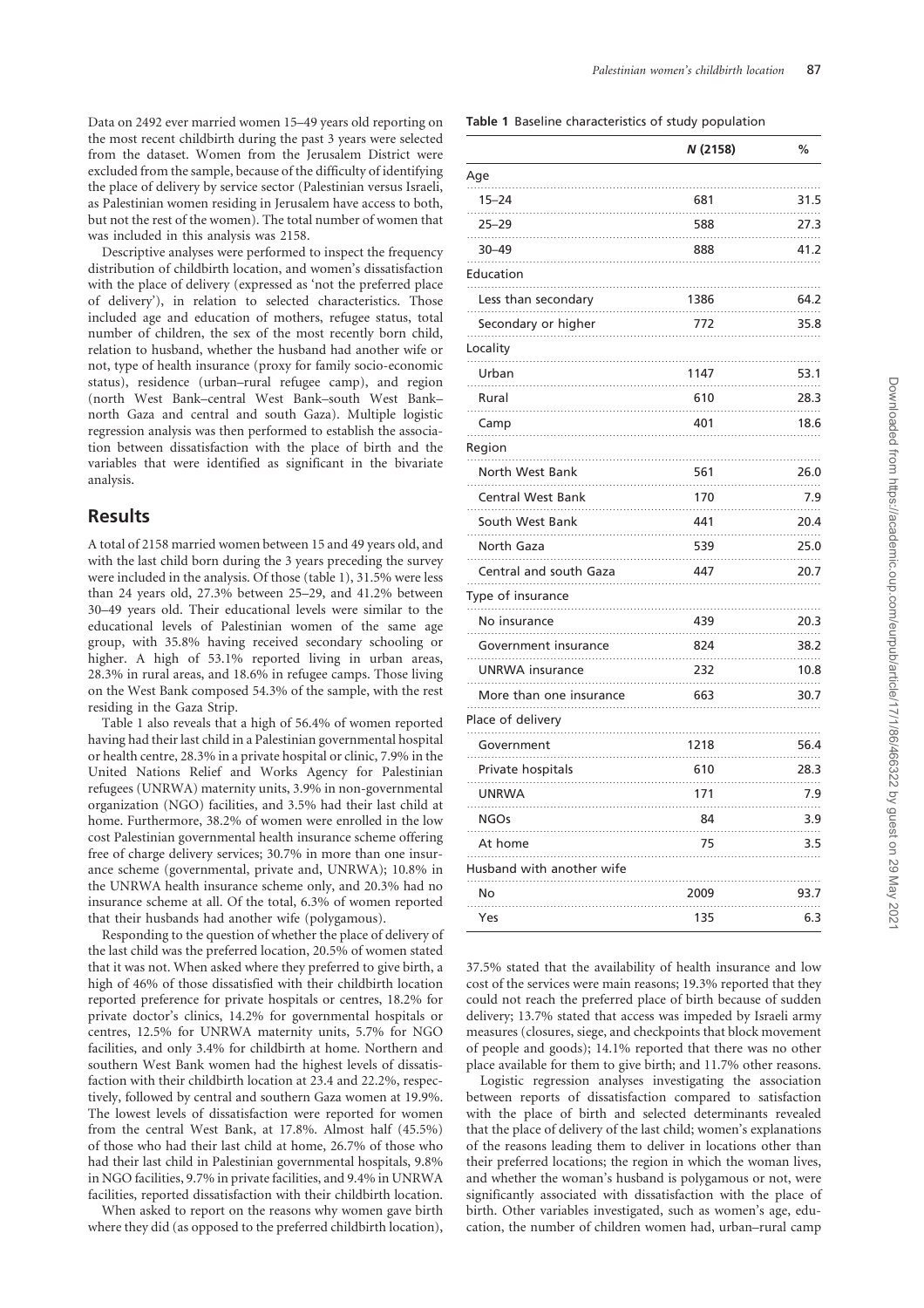residence type and whether the last pregnancy was a desired pregnancy or not, were not significantly associated with childbirth location dissatisfaction.

Table 2 demonstrates that women who gave birth to their last child at home and in governmental services were significantly more likely to be dissatisfied with their childbirth location compared to those who delivered in private facilities  $(P < 0.001)$ . Women from areas other than the centre of the West Bank were more likely to be dissatisfied compared to those living in the central West Bank. However, the relationship between the region where women lived and dissatisfaction was statistically significant only for south West Bank women ( $P = 0.039$ ). Table 2 also reveals that the reason women reported for not reaching their preferred childbirth location was important: women with a sudden delivery were significantly more likely to report dissatisfaction compared to locations reported to have better services ( $P < 0.001$ ); women who reported that it was difficult to reach their preferred childbirth location because of Israeli military closures, checkpoints, and siege were also significantly more likely to be dissatisfied ( $P < 0.001$ ); women who stated that their childbirth location was chosen because of low cost or availability of insurance were also more likely to be dissatisfied, although to a lesser extent ( $P < 0.001$ ); and women who reported that there were no other places available were also significantly more likely to be dissatisfied, compared to women with locations reported having better services  $(P < 0.001)$ . Finally, women who reported that their husbands had another wife were significantly more dissatisfied with their childbirth location compared to women whose husbands had only one wife  $(P < 0.001)$ .

#### **Discussion**

This analysis reveals that the majority of Palestinian women give birth in a hospital setting and a very small proportion (3.5%) at home, with the rest birthing in other facilities, assisted by trained health professionals. This in itself is an interesting finding, especially when compared to the proportion of home births elsewhere in the Arab World, at 44.6% in Syria, 41% in Egypt, and 12% in Lebanon.<sup>8</sup> Of the total respondents, 20.5% reported that where they delivered was not the preferred childbirth location. The highest preference for place of birth was in private hospitals and centres, followed by private doctors' clinics, with the home the least preferred. Almost half of those who had their last child at home reported dissatisfaction with their childbirth location. These are important findings in that they demonstrate that women do not report much demand or preference for home births, and that home births probably occur as a matter of necessity, a contrast to calls of childbirth activists in the West to maintain home births as a viable choice.<sup>9</sup> This contrast may be due, at least in part, to the differences between planned

Table 2 Logistic regression investigating the association between reported dissatisfaction with the place of birth compared to satisfaction and selected determinants

|                                             | <b>OR</b> | 95.0% CI for EXP(B) | Significance |         |
|---------------------------------------------|-----------|---------------------|--------------|---------|
|                                             |           | Lower               | <b>Upper</b> |         |
| Place of delivery <sup>a</sup>              |           |                     |              |         |
| Private facilities                          | Reference |                     |              |         |
| <b>Governmental facilities</b>              | 2.77      | 1.89                | 4.05         | < 0.001 |
| <b>UNRWA facilities</b>                     | 0.93      | 0.47                | 1.86         | 0.837   |
| NGO facilities                              | 1.28      | 0.53                | 3.09         | 0.588   |
| At home                                     | 3.63      | 1.95                | 6.78         | 0.001   |
| Region                                      |           |                     |              |         |
| <b>Central West Bank</b>                    | Reference |                     |              |         |
| North West Bank                             | 1.34      | 0.82                | 2.19         | 0.245   |
| South West Bank                             | 1.73      | 1.03                | 2.92         | 0.039   |
| North Gaza                                  | 1.62      | 0.95                | 2.77         | 0.079   |
| Central and south Gaza                      | 1.17      | 0.68                | 2.01         | 0.573   |
| Reason for choosing this place for delivery |           |                     |              |         |
| <b>Better service</b>                       | Reference |                     |              |         |
| Difficult to reach other place              | 14.18     | 8.74                | 23.04        | < 0.001 |
| Sudden delivery                             | 34.92     | 21.41               | 56.93        | < 0.001 |
| Insurance or low                            | 5.83      | 3.96                | 8.59         | < 0.001 |
| No other place available                    | 5.96      | 3.94                | 9.03         | < 0.001 |
| Husband with another wife                   |           |                     |              |         |
| No                                          | Reference |                     |              |         |
| Yes                                         | 2.34      | 1.49                | 3.65         | < 0.001 |

a: In 2004, the large majority of women -87.5% delivered in hospitals, 9.4% in private, UNRWA and governmental centres and clinics and the rest at home. State of Palestine, Ministry of Health, Health Status in Palestine, Annual Report; August 2005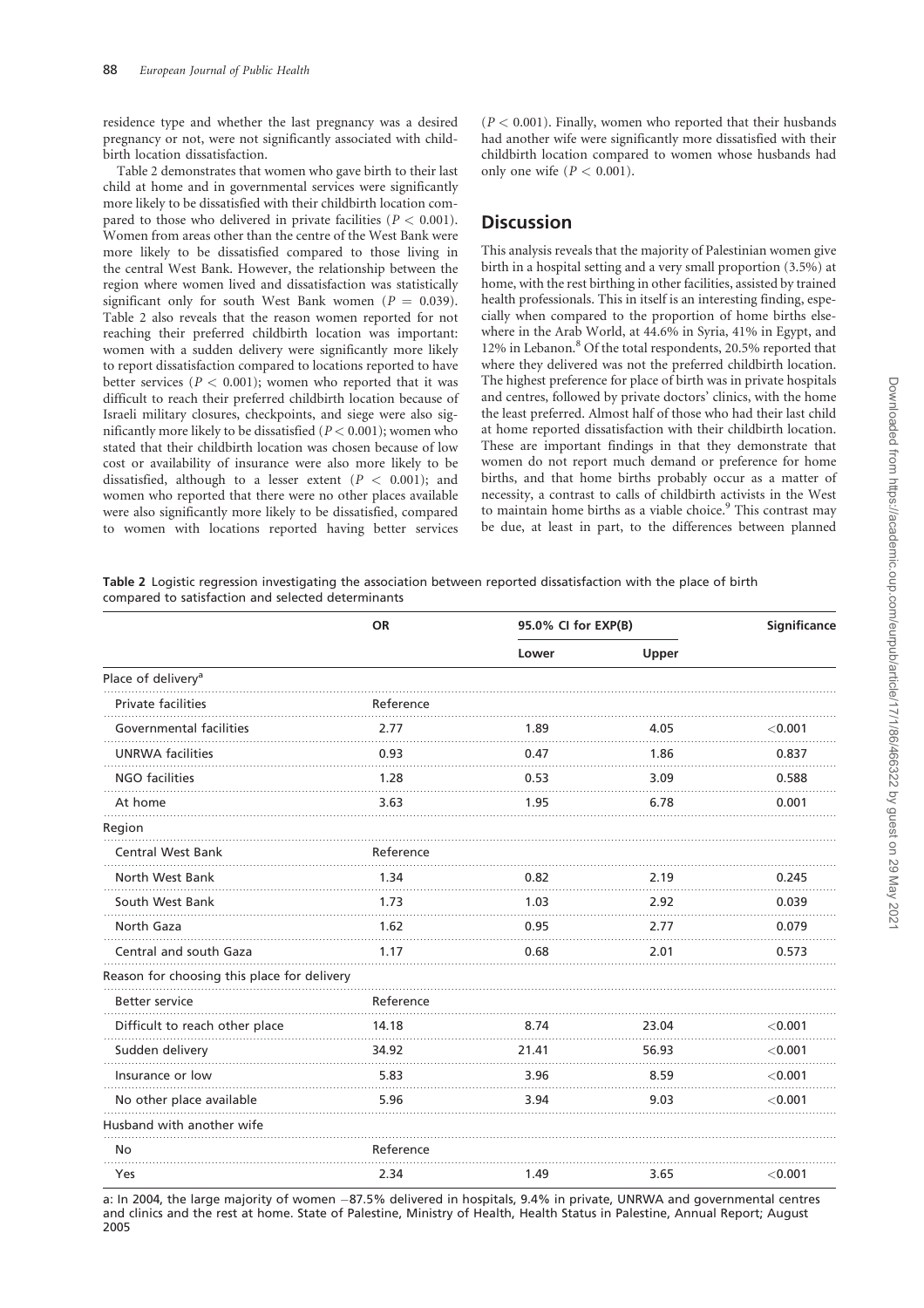homebirths in the West, supported by emergency obstetric care and ability to access the hospital quickly when needed, and thus constituting a calculated and supported risk, with home births in the OPT, where emergency obstetric care is limited and roads are blocked, so access constitutes a vital problem.

Moreover, a quarter of the women who had their last child in governmental facilities reported dissatisfaction with their childbirth location. The logistic regression analysis comparing those dissatisfied with their childbirth location with those who reported satisfaction revealed that women birthing in governmental facilities and at home were significantly more likely to be dissatisfied compared to women who had birth in private facilities. These results raise questions as to the reasons for this dissatisfaction with governmental maternity services. A possible explanation is the observed lower quality of governmental compared to private services, which justifies women's preferences for this sector. This dissatisfaction with governmental services may also be linked to the increased utilization of free governmental maternity services due to the emergency situation, which was not accompanied by a corresponding increase in the number of birth attendants.<sup>10</sup>

However, preferences are also shaped by the value and meanings attached to the services that are used. Private childbirth services entail out of pocket payments that may be perceived by society in terms of the valorization of the mother by her husband and family, as well as ability to pay. That is, the more the family pays for childbirth, the more they care, and the better off the family is financially. Given this particular social meaning attached to the location of childbirth, women would understandably tend to prefer private services. In a fascinating study on childbirth among Palestinian women in Israel, Rhoda Kanaaneh alludes to the idea of equating the types of foods that husbands bring—or do not bring—their wives after birth to the hospital, with the degree of the husband's valorization of the mother and the wealth status of her family, supporting our interpretation of the findings of this research.<sup>11</sup> Other possible explanations include the perceived greater privacy, regulations allowing the attendance of a female companion during labour and birth, and the higher staff ratio to number of deliveries in private hospitals compared to governmental ones.

Regression analysis results also demonstrate a significant association between limited service availability and dissatisfaction with the location of birth. Comparing women who were dissatisfied with their childbirth location to those who were satisfied, the results reveal that women from regions other than the central West Bank were generally more likely to be dissatisfied with their childbirth location compared to central West Bank women, with statistical significance found for the southern West Bank region only. The results also indicate that women who reported no other available place for delivery as a reason for choosing their childbirth location were significantly more likely to be dissatisfied compared to those who reported their place of delivery having better services.

Table 3 demonstrates the unequal distribution of hospital services in the OPT as an example that can illuminate our findings. In this table, the central West Bank of the country is revealed as the region with the highest availability of private hospital and overall hospital services, at 38 668 persons per hospital operated by all sectors, followed by the southern West Bank at 42 161 persons/hospital, and 61 548 persons per hospital for the northern West Bank, and a high of 89 148 persons per hospital for the Gaza Strip. These results corroborate the view that the sheer availability of regional services is an important determinant of childbirth location and dissatisfaction with this location.

As hypothesized, physical accessibility to services was also found to be a determinant of childbirth location. Women reporting that they could not reach their preferred childbirth location due to Israeli military closures and siege conditions, and women who reported that they could not reach their preferred childbirth location because of sudden delivery were significantly more likely to be dissatisfied with their childbirth location, compared to women who reported the services where they delivered as better services. Indeed, one of the important consequences of closures and siege since September 2000 is the sudden change in the physical accessibility to assisted childbirth, inducing a severely stressful atmosphere of not being able to reach the hospital or birth attendant on time.<sup>12,13</sup> By 2004, the Palestine Ministry of Health had documented at least 99 cases of women giving birth at Israeli army checkpoints, and 54 cases of neonatal deaths because of delays at checkpoints.<sup>14</sup> In reality, these figures represent the tip of the iceberg, as they do not include the 'near misses' and the indirect effect that anxiety over reaching the place of birth may have had on the mother and newborn. Closures and siege, therefore, created the conditions that shaped accessibility options rather than choices. Women and their families must have inevitably focused on

|  |  |  |  | Table 3 Hospitals offering childbirth services and specialized maternity hospitals by region |  |
|--|--|--|--|----------------------------------------------------------------------------------------------|--|
|  |  |  |  |                                                                                              |  |

| <b>Northern West Bank</b> | <b>Central West Bank</b> | Southern West Bank | <b>Gaza Strip</b> |
|---------------------------|--------------------------|--------------------|-------------------|
|                           |                          |                    |                   |
|                           |                          |                    |                   |
| 6                         |                          |                    |                   |
|                           |                          | 9                  |                   |
| 15                        |                          | 17                 | 15                |
| 923 212                   | 270 678                  | 716 740            | 1 337 236         |
| 184 642                   | 270 678                  | 179 185            | 167 155           |
| 153 869                   | 135 339                  | 179 185            | 267 447           |
| 307 737                   | 67 670                   | 79 638             | 668 618           |
| 61 548                    | 38 668                   | 42 161             | 89 148            |
|                           |                          |                    |                   |

a: Source: PCBS, 2005. Health Statistics database-2004. Unpublished data (excludes the Jerusalem Population and its hospitals)

b: Projected mid-year population in the Palestinian Territory by governorate, 2004. PCBS 2005.<http://www.pcbs.gov.ps/> Portals/\_pcbs/populati/demd1.aspx (accessed 1 February, 2006)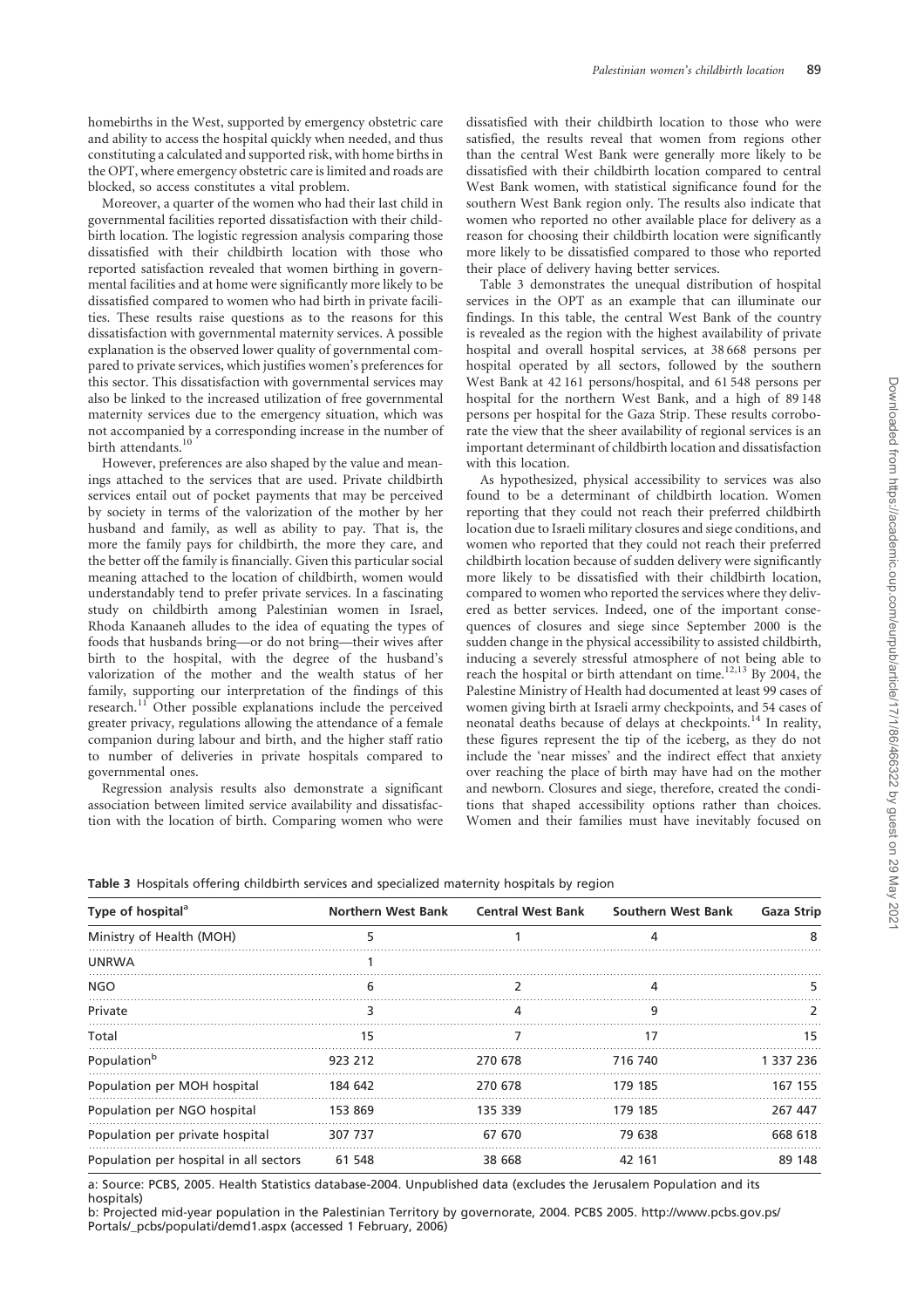the priority of maximizing survival of mother and infant, as opposed to reaching the ideal childbirth location.

Affordability of services was also significantly associated with the location of birth and dissatisfaction with this location. Again, comparing dissatisfied with satisfied women, those who reported that they delivered where they did because of low costs or the availability of health insurance schemes were significantly more likely to be dissatisfied compared to those who reported their place of delivery as having better services. If we combine this finding with the finding that of those who reported delivering where they did because of insurance availability and or low cost, a high of 59.8% were enrolled in the very low cost governmental health insurance, 6% with the free of charge UNRWA scheme, and 13.9% had no insurance at all, we can appreciate the cost limitations on childbirth location choices of these women and their families.

Finally, an unexpected finding relates to the strong association between dissatisfaction with childbirth location and polygamy: women who reported that their husbands had more than one wife were significantly more likely to be dissatisfied with their childbirth location compared to women who reported that they were the only wife. While one can recognize that the presence of dual marital loyalties, with all what this brings in terms of societal and relational problems, may well induce general dissatisfaction with marriage and pregnancy, affecting in this way also satisfaction with childbirth location, this is mere conjecture and needs to be subjected to further inquiry.

This study was undertaken as a prelude to an investigation of what Palestinian women want during childbirth. Where women want to give birth appeared to be a logical starting point in the process of unravelling women's preferences for childbirth care. Studies of women's satisfaction in other countries have shown how complex this issue is to measure, particularly given that health care systems tend to shape what women want, just as the system adapts itself to certain needs and demands of women.<sup>15</sup> Women's desires are framed by what is offered to them, as described two decades ago, 'What is, must be best',<sup>16</sup> and what is offered to them often depends on economic interests and marketing strategies pushing for the medicalization of pregnancy and birth.<sup>17</sup> However, the results of this study of women's dissatisfaction with their place of birth show the importance of contextualizing the issue.

This study demonstrates that Palestinian women's choice of a place of birth is constrained, modified, and tailored in line with the availability and affordability of services. In the case of Palestinian women, an important additional concern is the frustration of not being assured that they could reach a maternity facility. This means living with constant anxiety during their pregnancy of where they will go when labour begins, and how they will get back home to their families. While eliminating the risks of displacement, home birth carries with it the risk of death, if services are not accessible in case of emergency, as these women know all too well from stories in recent years of maternal and neonatal mortality and morbidity at Israeli army checkpoints. The findings give us fewer clues to what type of services women prefer for childbirth than to the importance of being able to plan one's birth, and to be assured of a secure, safe place of birth. So from our original perspective of looking for data to inform policy-makers in the planning of maternity services, we were reminded by the women's responses that the cornerstone of childbirth preferences is the political and fundamental right to a protected place of birth, where the woman can focus on giving birth. This concern with the infrequent but unpredictable negative outcomes of childbirth was immortalized in one of the earliest civilizations on a Sumerian clay tablet. 'A sick person is [relatively] well; it is the woman in childbirth who is [really]  $8$  What could be more basic a need for human kind than to be able to give birth in a secure and safe place with peace of mind?

# Acknowledgements

We would like to thank the Palestinian Central Bureau of Statistics' President and staff for their cooperation and willingness to include additional questions to what is contained in customary Demographic and Health Surveys. This article is part of a regional research project on Changing Childbirth in the Arab Region, sponsored by the Center for Research on Population and Health at the American University of Beirut, Lebanon, with generous support from the Wellcome Trust.

# Key points

- This article works provides scientifically generated evidence of where Palestinian women deliver, their satisfaction with the place of delivery, and its determinants. Such information is important for policy formulation informed by the views and preferences of women. This is relevant not only to the PA policy formulation process, but international and humanitarian aid operating in the area as well.
- $\bullet$  Dissatisfaction with childbirth location is highest for home births, a contrast to calls of childbirth activists in the West to maintain home births as a viable choice. This indicates a low demand for home births in the area, a finding that needs to be taken into consideration when planning for maternity services.
- $\bullet$  Dissatisfaction with governmental maternity services was also significant. This alerts the need to examine more closely the determinants of this dissatisfaction, especially as the majority of Palestinian women deliver in governmentally operated services. Such findings can inform future reform policies in the country.
- $\bullet$  Other than availability and affordability of services, the findings demonstrate that Palestinian women's choice of a place of birth is additionally constrained by the geopolitical context, i.e. the limited accessibility to childbirth services as a result of ongoing closures and siege. These findings may also be relevant to other conflict affected zones.

# References

- 1 Viisainen K. Negotiating control and meaning: home birth as a selfconstructed choice in Finland. Soc Sci Med 2001;52:1109–21.
- 2 Lundgren I. Swedish women's experience of childbirth 2 years after birth. Midwifery 2005;21:346–54.
- 3 Berry NS. Kaqchikel midwives, home births, and emergency obstetric referral in Guatemala: contextualizing the choice to stay at home. Soc Sci Med 2006;62:1958–69.
- Bashour H, Abdulsalam A. Syrian women's preferences for birth attendant and birth place. Birth 2005;32:20–6.
- 5 El-Nemer A, Downe S, Small N. She would help me from the heart: an ethnography of Egyptian women in labor. Soc Sci Med 2006;62:81–92.
- 6 Giacaman R, Wick L, Abdul-Rahim H, Wick LI. The politics of childbirth in the context of conflict: policies or de facto practices. Health Policy 2005;72:129–39.
- 7 Palestinian Central Bureau of Statistics. Demographic and Health survey 2004. Ramallah: Occupied Palestinian Territory, 2005.
- 8 Choices and Challenges in Changing Childbirth Research Network. Routine in facility-based maternity care: evidence from the Arab World. Br J Obs Gyn 2005;112:1270–6.
- Davis-Floyd R. Home-birth emergencies in the US and Mexico: the trouble with transport. Soc Sci Med 2003;56:1911–31.
- 10 Wick L, Mikki N. Childbirth in Palestine. Reported practices and evidencebased guidelines. Ramallah: Occupied Palestinian Territory: Institute of Community and Public Health, Birzeit University, 2004.